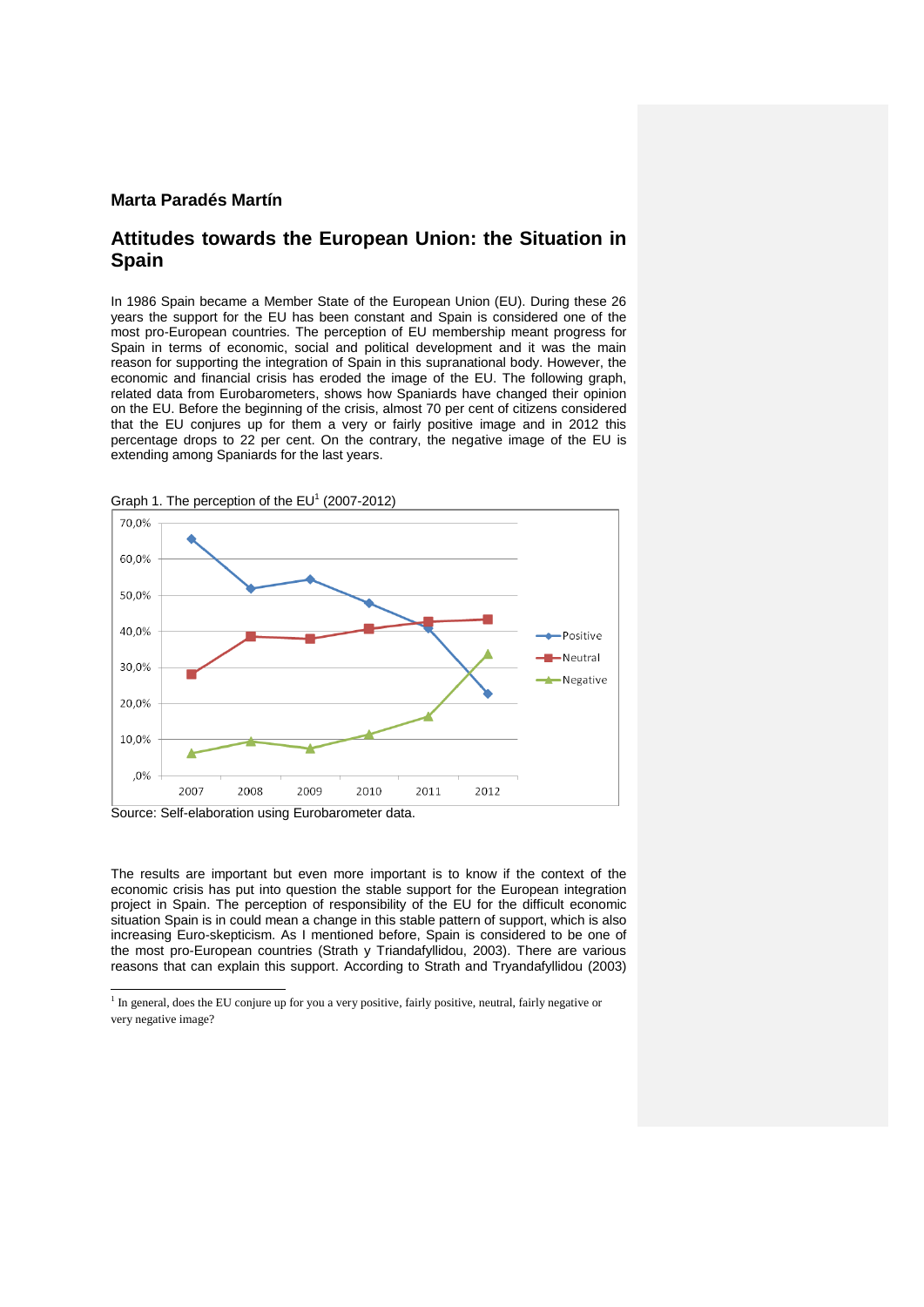Spain joined the European Union for three main reasons. First of all, in Spain democracy had just been set up and it needed to be recognised by Europe. Spain wanted a political development and consolidation of democracy after Franco's dictatorship. The second reason had to do with overcoming its recent past. Spain expected to achieve economic development and social modernisation. In this context, the adherence to the supranational body was the ideal setting to equate to the levels of development of the rest of Europe. The last one was referring to the need to break its international isolation period. Spain had undergone a period of isolation during Franco's dictatorship and its entry into the European Union meant a return to its history.

The project of European integration was born as a process based on economic aspects. Some of the EU policies implemented were the removal of barriers for free trade, the free movement of capital and goods as well as the creation of the euro as the single currency. For this reason, it may not to be strange that a large part of the explanation of the attitudes towards the EU is based on the positive results which were reported on EU membership (Anderson and Reichter, 1995; Gabel y Palmer, 1995; Hooghe y Marks 2005). As you can see in the following graphs, the perception considering the EU as a good thing, or thinking that Spain has benefited from being a member of the EU has been declining with this crisis. However, more than half of the data shows the EU as a good thing.





 $\overline{a}$ 

 $2^2$  Generally speaking, do you think that Spain's membership of the European Union is...? Taking everything into account, would you say that Spain has on balance benefited or not from being a member of the EU?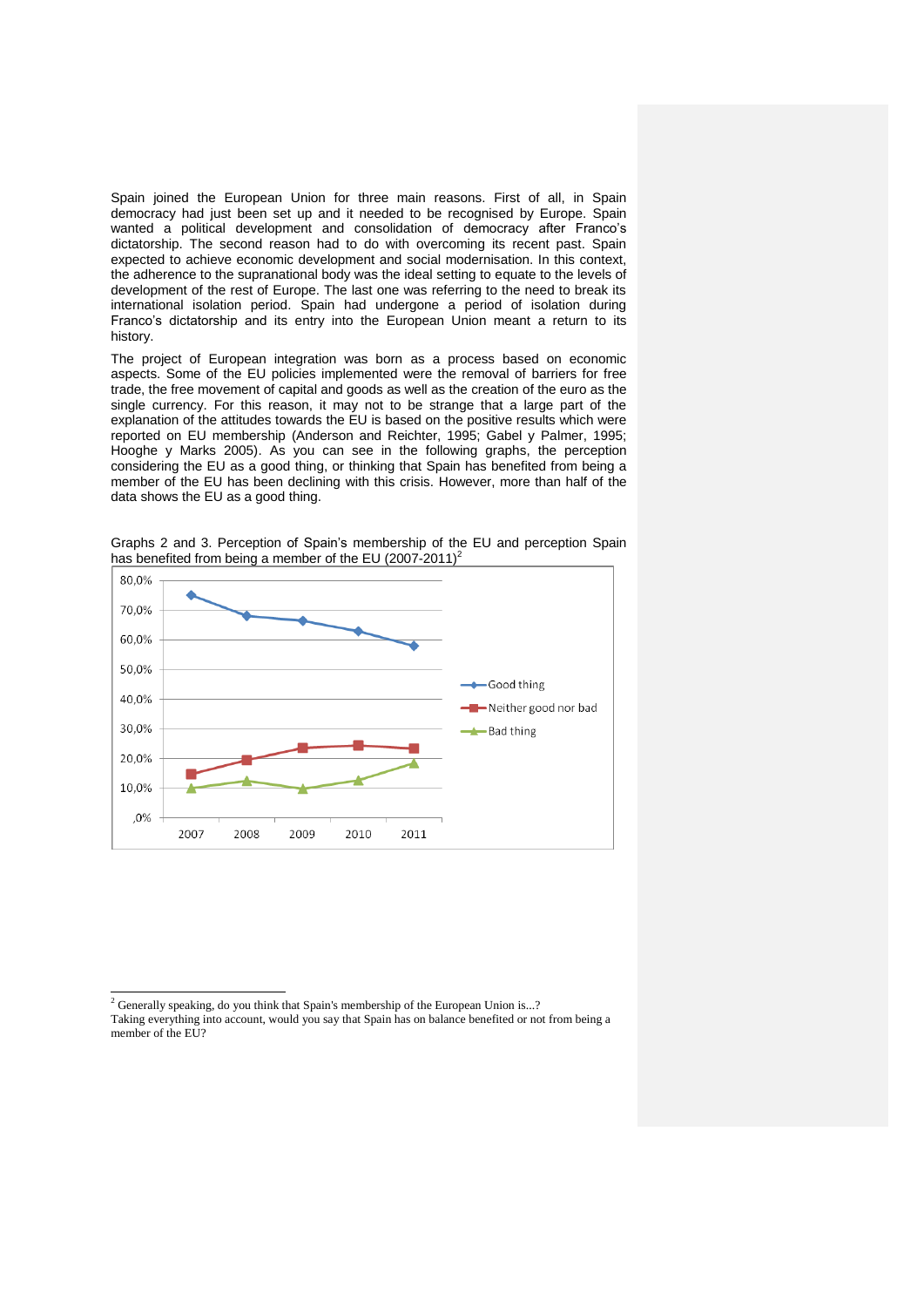

Source: Self-elaboration using Eurobarometer data.

The economic and financial character of the crisis can explain these results. The most worrying aspect emerges when we look into attitudes in relation with the legitimacy of the EU. After the first stage of the European project when it was based on economic factors, the EU wanted to pay more attention to their citizens and to develop a common political project. With the Maastricht Treaty a new stage started with the goal of creating a sense of belonging to a community among all members of the EU. In this context, a second group of theories (Carey, 2002; Díez Medrano, 2003; Hooghe y Marks, 2005; de Vries y van Kersbergen, 2007) have been putting a greater emphasis on cultural or identity factors and a third one on institutional factors (Anderson, 1998; Sánchez Cuenca, 2000).

The dramatic impact of the crisis on the trust in the EU deserves special attention. According to the data from Eurobarometer, the decline of trust in the EU in Spain is the highest of all the EU Member States. Against all expectations, confidence levels have been affected more than the ones mentioned before, in connection with the economic character of the crisis. During the five years of the economic crisis since 2008, the confidence of citizens in the EU has fallen more than 50 percentage points; the decline being particularly strong in the last year. This has important implications for the future of the EU. This is not only an economic and financial crisis; it is also an institutional crisis where the legitimacy of the EU is questioned.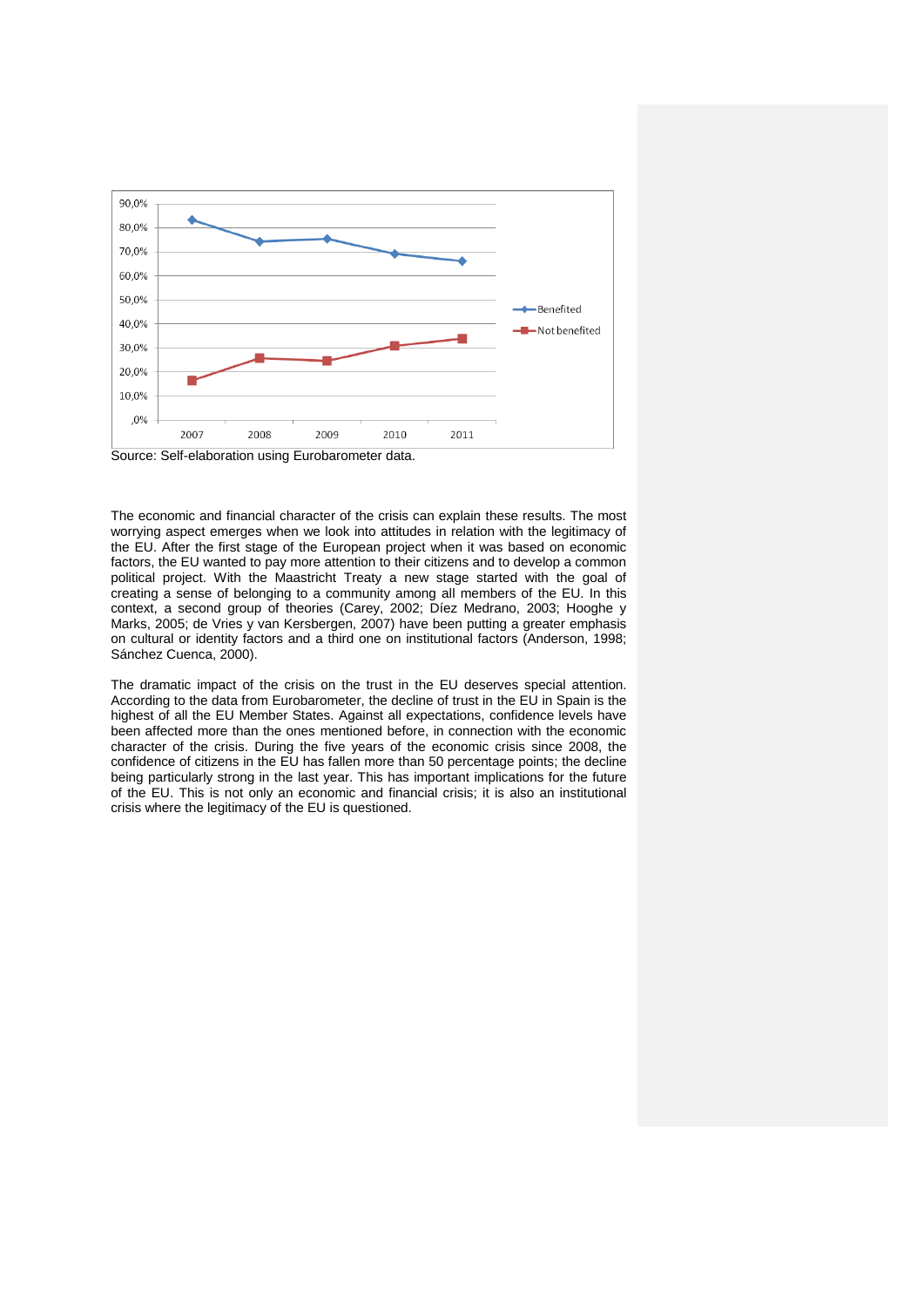

This context of the crisis shows the implications and responsibilities that entails European monetary and political integration not only in good times but also in times of difficulty like today. In this context, European identity is of particular importance to foster social cohesion and solidarity among all the citizens of the EU Member States and prevent the rise of nationalist and anti-EU discourses. In this respect, we find results, wich are more optimistic. It seems that the attachment to the EU is stable and the drop from 2010 to 2012 is only 5 per cent, which means that it is not significant. Moreover, in spite of the fact that Spain consists of 17 Autonomous Communities, the increasing regional nationalism (particularly in Catalonia) in Spain is not anti-European. On the contrary, people want to be part of the EU even considering an existence outside of Spain.

<sup>&</sup>lt;sup>3</sup> For each of the following institutions, please tell me if you tend to trust it or tend not to trust it.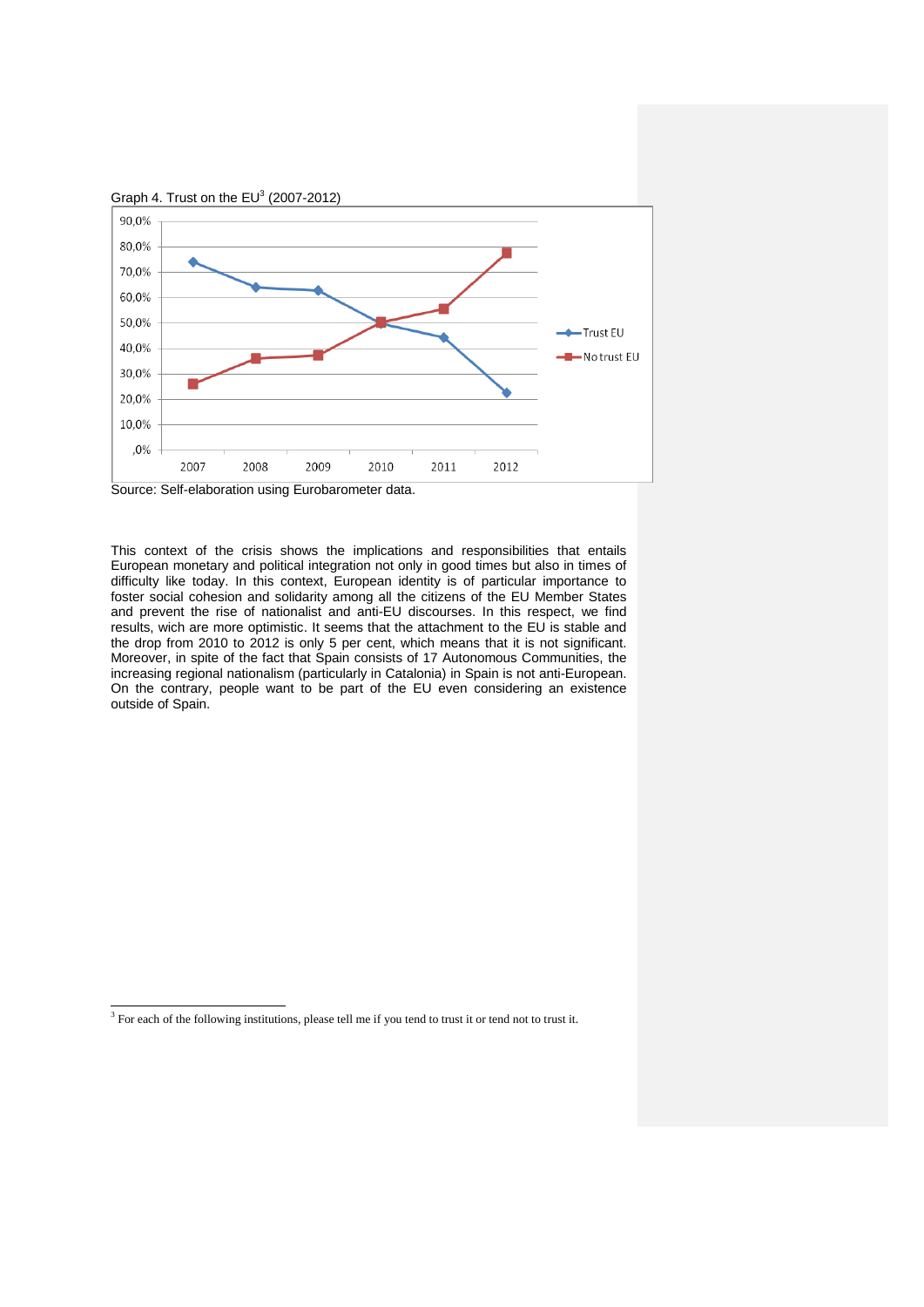

Source: Self-elaboration using Eurobarometer data.

In conclusion, although it seems that the tough time of the economic crisis is behind us, European leaders have been unable to avoid a growing disaffection among citizens. These results reveal the institutional and political character of the crisis. This adverse situation is posing a challenge to the legitimacy of the EU and leads to discussions on the future of Europe. Spaniards are increasingly pessimistic about the common project and the crisis is highlighting the important problem of legitimacy, which has, in fact, to be taken more seriously than the economic problems.

## **Bibliography**

Anderson, Christopher (1998). 'When in Doubt, Use Proxies: Attitudes toward Domestic Politics and Support for Integration', *Comparative Political Studies,* Vol. 31, No5, pp. 569–601.

Anderson, Christopher and Shawn M. Reichert (1995). "Economic Benefits and Support for Membership in the EU: A Cross-National Analysis", *Journal of Public Policy,* Vol. 15, No. 3, pp. 231–49

Carey, Sean (2002). "Undivided loyalties: is national identity an obstacle to European integration?" *European Union Politics,* Vol*.* 3, No. 4, pp. 387–413. Gabel, Matthew and Harvey Palmer (1995). "Understanding Variation in Public Support for European Integration" in *European Journal of Political Research,* Vol*.* 27, No.1, pp. 3–19.

Hooghe, Liesbet y Gary Marks (2005). "Calculation, Community and Cues: Public Opinion and European Integration", en *European Union Politics,* Vol. 6, No. 4, pp.421– 445.

 4 Please tell me how attached you feel to EU.